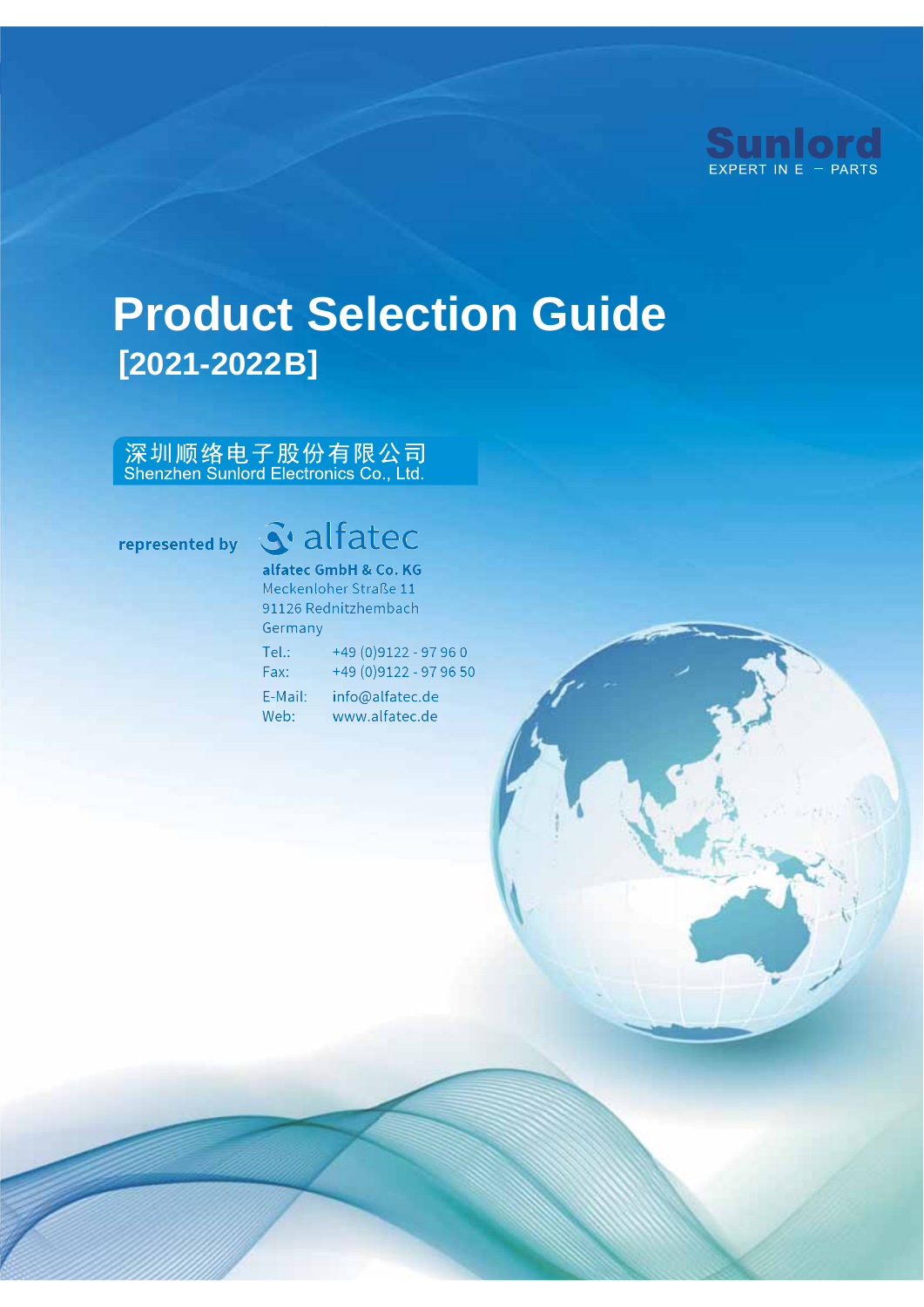

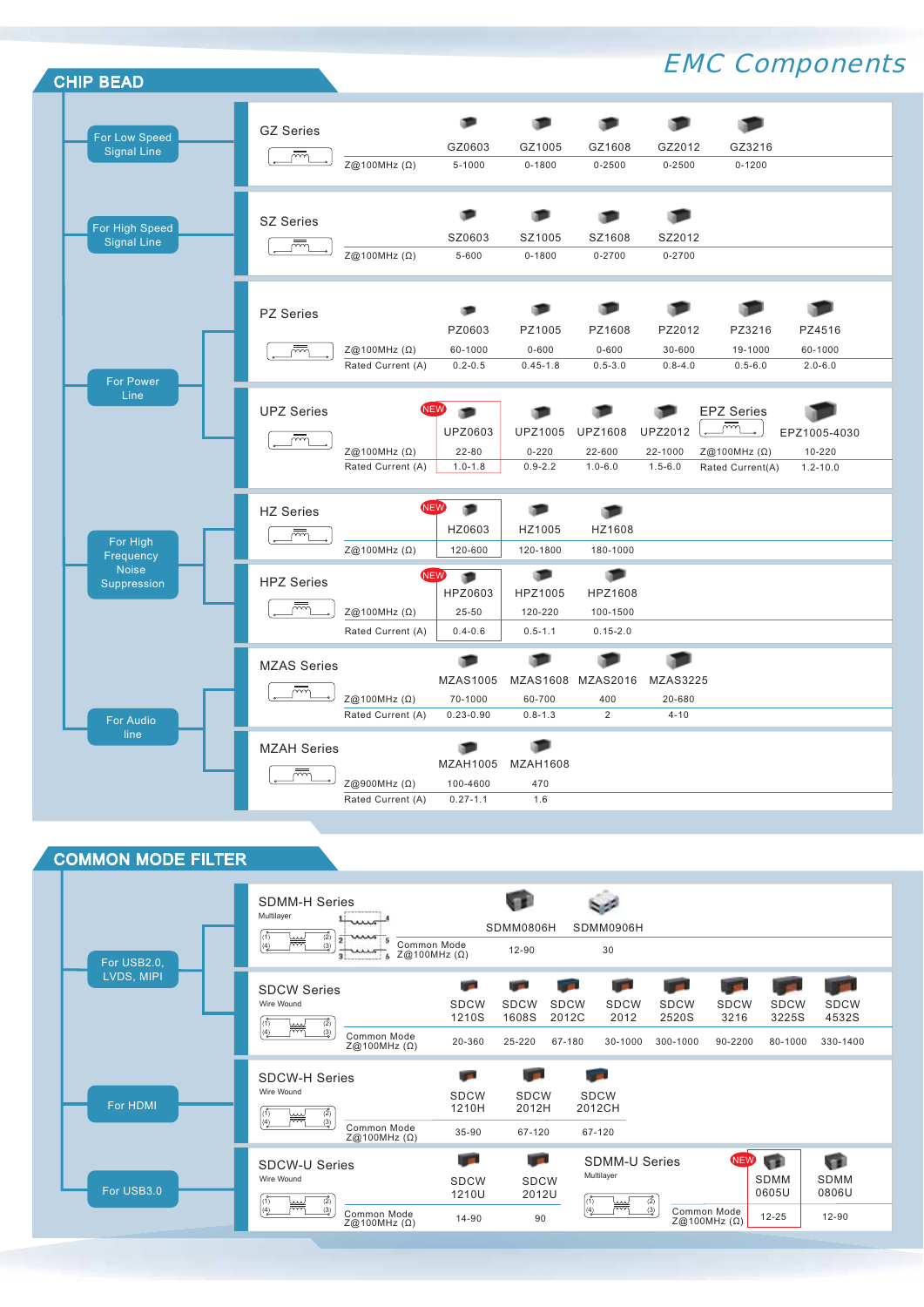

#### MULTILAYER VARISTOR NEW Ф о ₱ SDV Series о SDV0603 SDV1005 SDV1608 SDV2012 For ESD  $\overline{\mathcal{A}}$  5.5-9 5.5-26 5.5-48 5.5-30 MAX.Continuous DC Working Voltage (V) Protection C@ 0.5Vrms, 1MHz (pF) 0.5-1 0.5-360 0.5-360 18-1200 œ SDVL-HS Series NEW  $\frac{1}{4}$ SDVL1608-HS SDVL2016-HS SDVL3216-HS SDVL3225-HS MAX.Continuous DC<br>Working Voltage (V) 9-100 9-150 9-100 9-100 Peak Current 8/20us (A) 20-150 100-700 150-500 200-1500 œ ● SDVL4532-HS SDVL5650-HS for Over-voltage 9-150 9-150 500-3000 800-8000 Protection SVMH Series P m  $\frac{1}{4}$ SVMH2016KA SVMH3216KA SVMH3225KA SVMH4532KA MAX.Continuous AC<br>Working Voltage (V) 150-320 150-320 150-320 150-320

Peak Current 8/20us (A)

**CAPACITOR** 



50-180 100-300 150-600 250-1200

#### MULTILAYER NTC THERMISTOR

### **Thermistor**

| Temperature        | <b>SDNT Series</b>                            | SDNT0603   | SDNT1005    | <b>SDNT1608</b> | SDNT2012    |
|--------------------|-----------------------------------------------|------------|-------------|-----------------|-------------|
| <b>Sensing NTC</b> | Resistance@25°C (k $\Omega$ )                 | $10 - 100$ | $6.8 - 220$ | $2.2 - 220$     | $4.7 - 220$ |
|                    | $25^{\circ}$ C/50 $^{\circ}$ C B Constant (K) | 3380-4250  | 3380-4250   | 3380-4300       | 3450-4300   |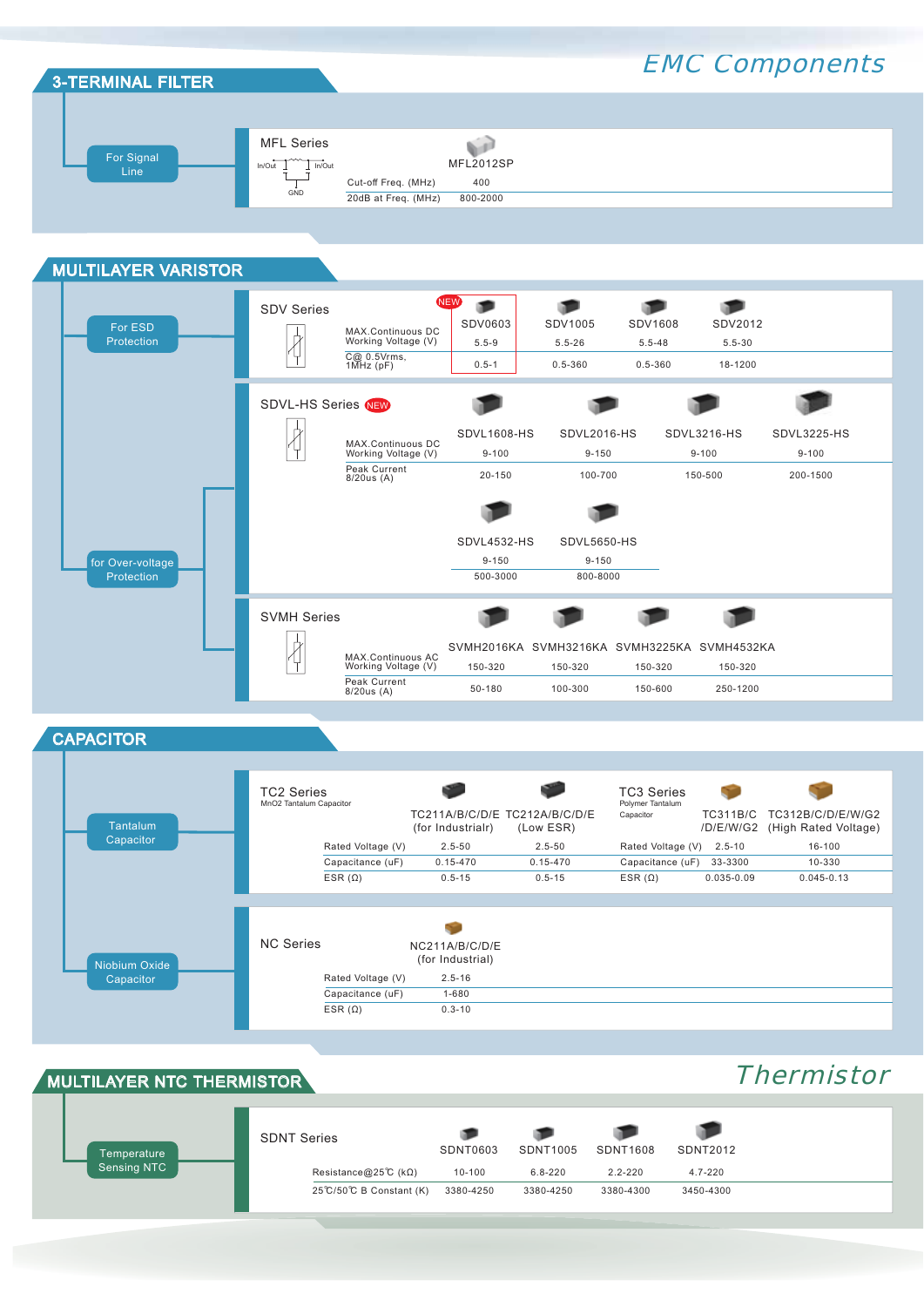| FOR HIGH FREQUENCY |                                                                    |                                       |                                                 |                                                       |                                                       |                                                                               |                                               | <b>Coils   Inductors</b>          |
|--------------------|--------------------------------------------------------------------|---------------------------------------|-------------------------------------------------|-------------------------------------------------------|-------------------------------------------------------|-------------------------------------------------------------------------------|-----------------------------------------------|-----------------------------------|
| Multilayer         | <b>SDCL Series</b><br>Ceramic                                      | Inductance (nH)<br>Rated Current (mA) | ◒<br>SDCL0402<br>$0.2 - 33$<br>90-320           | Œ٦<br>SDCL0603Q<br>$0.6 - 120$<br>80-850              | $\bullet$<br><b>SDCL1005</b><br>$0.6 - 360$<br>50-800 | <b>SDCL1608</b><br>1.0-680<br>100-500                                         |                                               |                                   |
| Multilayer         | <b>SDHL Series</b><br>Ceramic<br><b>High Frequency</b>             | Inductance (nH)<br>Rated Current (mA) | u)<br><b>SDHL1005</b><br>$1.0 - 100$<br>100-500 | <b>GP</b><br><b>SDHL1608</b><br>$10 - 180$<br>150-500 |                                                       |                                                                               |                                               |                                   |
| Multilayer         | <b>HQ Series</b><br>Ceramic<br>High Q                              | Inductance (nH)<br>Rated Current (mA) | ਵਾ<br>HQ0402Q<br>$0.2 - 56$<br>100-1000         | HQ0402H<br>$0.2 - 33$<br>120-990                      | NEW)<br>S<br><b>UHQ0402H</b><br>$0.2 - 20$<br>140-990 | HQ0603Q<br>$0.6 - 150$<br>80-1100                                             | S<br><b>HQ0603H</b><br>$0.6 - 47$<br>130-1000 |                                   |
| <b>Wire Wound</b>  | <b>MWSD-C Series</b><br>Ceramic<br>High Q                          | Inductance (nH)<br>Rated Current (mA) | NEW<br>S.<br>MWSD0603C<br>$1.0 - 15$<br>230-900 | <b>NEW</b><br>MWSD0804C<br>$0.8 - 56$<br>130-1800     | MWSD1005C<br>$0.8 - 270$<br>100-1000                  | MWSD1005CP<br>$1.0 - 51$<br>360-2300                                          |                                               | MWSD1005CH<br>56-220<br>160-330   |
| <b>Wire Wound</b>  | <b>SDWL-C Series</b><br>Ceramic<br>High Q                          | Inductance (nH)<br>Rated Current (mA) | 1.6-560<br>70-1150                              | 2.2-4700<br>30-600                                    | 3.6-22000<br>70-1000                                  | SDWL1608C SDWL2012C SDWL2520C SDWL3216C SDWL3225C<br>$3.3 - 1200$<br>300-1000 | 3.9-22000<br>100-1000                         | SDWL4532C<br>24-33000<br>145-1000 |
| <b>Wire Wound</b>  | <b>SDWL-CP/CH Series</b><br>Ceramic<br>High Q and Large<br>Current | Inductance (nH)<br>Rated Current (mA) | 1.8-390<br>170-2100                             | SDWL1608CP SDWL2012CP<br>$2.6 - 820$<br>180-2000      |                                                       |                                                                               |                                               |                                   |

### FOR SIGNAL LINE

|                          | <b>SDFL Series</b><br>Ferrite   |                           |                             |                                 |                  |                     |                 |
|--------------------------|---------------------------------|---------------------------|-----------------------------|---------------------------------|------------------|---------------------|-----------------|
| Multilayer               |                                 |                           | SDFL1005                    | SDFL1608                        | SDFL2012         | SDFL3216            |                 |
|                          |                                 | Inductance (µH)           | $0.047 - 3.3$               | $0.047 - 33$                    | $0.047 - 47$     | $0.047 - 47$        |                 |
|                          |                                 | Rated Current (mA)        | $10 - 25$                   | $1 - 50$                        | $4 - 300$        | 5-300               |                 |
|                          | <b>MCL-N Series</b>             |                           | <b>MCL1005N</b>             | <b>MCL1608N</b>                 |                  | <b>WL-FS Series</b> |                 |
| Multilayer<br>for NFC    | Ferrite                         |                           |                             |                                 |                  | Ferrite             | <b>WL1608FS</b> |
|                          |                                 | Inductance (µH)           | $0.077 - 0.56$              | $0.077 - 0.82$                  |                  | Inductance (nH)     | 4.9-47000       |
|                          |                                 | Rated Current (mA)        | 250-550                     | 300-1100                        |                  | Rated Current (mA)  | 70-2600         |
|                          | MWSD-F Series NEW               |                           |                             |                                 |                  |                     |                 |
| <b>Wire Wound</b>        | Ferrite                         |                           | MWSD0603F                   | MWSD0703F                       | <b>MWSD1005F</b> | MWSD1608FE          | MWSD2012FE      |
|                          |                                 | Inductance (µH)           | $0.033 - 0.2$               | $0.027 - 0.56$                  | $0.018 - 2.2$    | $1.0 - 47$          | $2.2 - 100$     |
|                          |                                 | Rated Current (mA)        | 110-340                     | 90-480                          | 170-2200         | 100-700             | 180-1040        |
| <b>Wire Wound</b>        | <b>SDWL-F Series</b><br>Ferrite |                           | SDWL2520F                   | SDWL3225F                       | SDWL4532F        |                     |                 |
| (Resin Molded)           |                                 |                           |                             |                                 |                  |                     |                 |
|                          |                                 | Inductance (µH)           | $0.01 - 100$                | $0.01 - 470$                    | $0.1 - 1000$     |                     |                 |
|                          |                                 | Rated Current (mA)        | 60-530                      | 25-450                          | 30-800           |                     |                 |
|                          | SDWI-FW Series                  |                           |                             |                                 |                  |                     |                 |
| <b>Wire Wound</b>        | Ferrite                         |                           | SDWL2012FW                  | SDWL2520FW                      | SDWL3216FW       | SDWL3225FW          |                 |
|                          |                                 | Inductance (µH)           | $0.27 - 68$                 | $0.33 - 10$                     | $1.5 - 18$       | $0.12 - 12$         |                 |
|                          |                                 | Rated Current (mA)        | 40-350                      | 300-700                         | 130-320          | 140-450             |                 |
|                          | <b>MTNF Series</b>              |                           |                             |                                 |                  |                     |                 |
|                          | Ferrite                         |                           | <b>MTNF5520</b>             | <b>MTNF6030</b>                 |                  |                     |                 |
| <b>Wire Wound</b>        |                                 |                           |                             |                                 | <b>MTNF6040</b>  |                     |                 |
| Chip Antenna<br>for NFMI |                                 | $L \times W \times H(mm)$ | $5.5 \times 2.0 \times 2.0$ | 6.2 x 3.0 x 2.0 6.2 x 4.0 x 2.0 |                  |                     |                 |
|                          |                                 | Inductance (nH)           | 3.7                         | 3.7                             | 3.7              |                     |                 |
|                          |                                 | Q                         | 50                          | 50                              | 50               |                     |                 |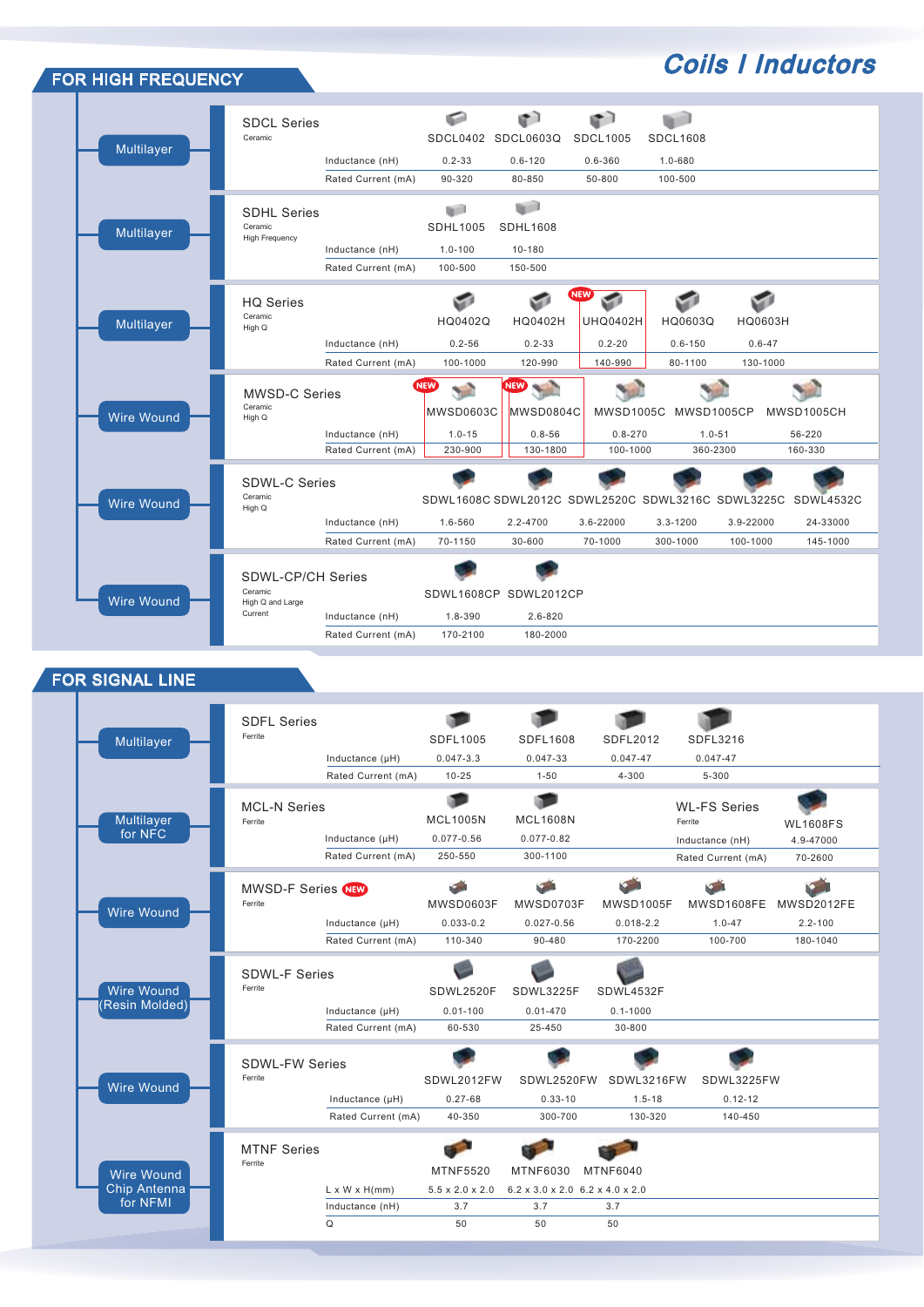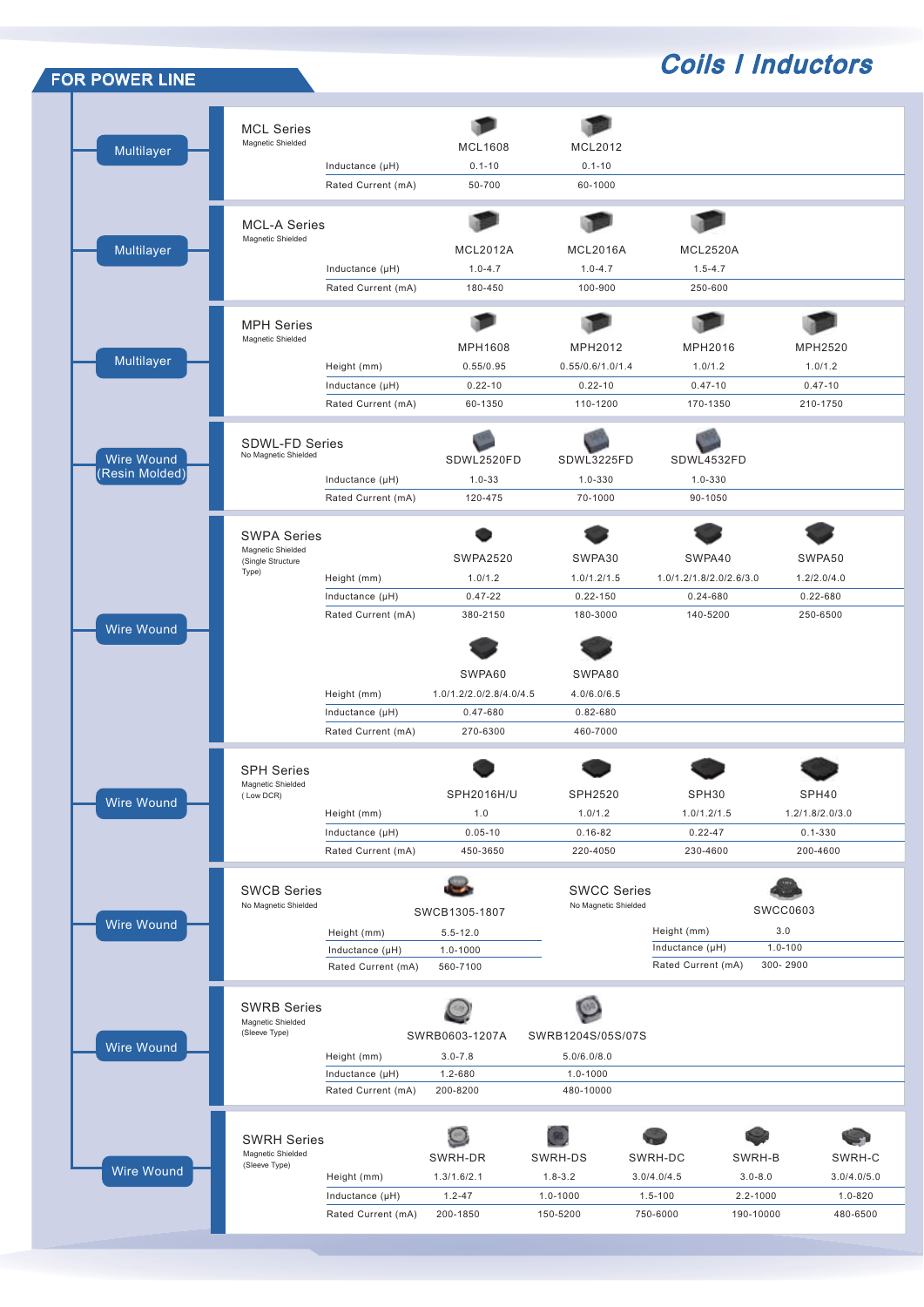| <b>FOR POWER LINE</b> |                                         |                            |                                                |                                            |                                                                  |                             | <b>Coils I Inductors</b>                       |
|-----------------------|-----------------------------------------|----------------------------|------------------------------------------------|--------------------------------------------|------------------------------------------------------------------|-----------------------------|------------------------------------------------|
|                       |                                         |                            |                                                |                                            |                                                                  |                             |                                                |
|                       |                                         |                            |                                                |                                            |                                                                  |                             |                                                |
|                       | <b>WPN Series</b><br>Magnetic Shielded  |                            |                                                |                                            |                                                                  |                             |                                                |
|                       | (Large Isat)                            |                            | <b>WPN2012</b>                                 | <b>WPN2016</b>                             | <b>WPN2520</b>                                                   | WPN30                       | WPN40                                          |
| <b>Wire Wound</b>     |                                         | Height (mm)                | 1.0                                            | 0.8/1.0                                    | 1.0/1.2                                                          | 1.2                         | 1.2/1.8/2.0                                    |
|                       |                                         | Inductance (µH)            | $0.24 - 10$                                    | $0.12 - 22$                                | $0.16 - 10$                                                      | $0.33 - 10$                 | $0.22 - 22$                                    |
|                       |                                         | Rated Current (mA)         | 2800-4800                                      | 650-5900                                   | 800-10000                                                        | 1000-4200                   | 900-8200                                       |
|                       |                                         |                            |                                                |                                            |                                                                  |                             |                                                |
|                       | <b>WPG Series</b>                       | (NEW)                      |                                                |                                            |                                                                  |                             |                                                |
|                       | Magnetic Shielded<br>(Large Isat)       |                            | <b>WPG2012</b>                                 | <b>WPG2016</b>                             | <b>WPG2520</b>                                                   |                             |                                                |
| Wire Wound            |                                         | Height (mm)                | 1.0                                            | 1.0                                        | 1.0                                                              |                             |                                                |
|                       |                                         | Inductance (µH)            | $0.11 - 1.0$                                   | $0.24 - 2.2$                               | $0.24 - 4.7$                                                     |                             |                                                |
|                       |                                         | Rated Current (mA)         | 2200-5500                                      | 2150-4900                                  | 1600-5150                                                        |                             |                                                |
|                       |                                         |                            |                                                |                                            |                                                                  |                             |                                                |
|                       |                                         | <b>NEW</b>                 |                                                |                                            |                                                                  |                             |                                                |
|                       | <b>WT Series</b><br>Magnetic Shielded   |                            |                                                |                                            |                                                                  |                             |                                                |
| Wire Wound            | (Large Current and<br>Low Loss)         |                            | <b>WTH0415T</b>                                | <b>WTC0420T</b>                            | <b>WTX0430T</b>                                                  |                             |                                                |
| (Molded)              |                                         | $L \times W \times H$ (mm) | $4.0 \times 4.0 \times 1.5$                    | $4.0 \times 4.0 \times 2.1$                | $4.0 \times 4.0 \times 3.1$                                      |                             |                                                |
|                       |                                         | Inductance (µH)            | $0.33 - 1.0$                                   | $0.33 - 1.5$                               | $0.33 - 6.8$                                                     |                             |                                                |
|                       |                                         | Rated Current (A)          | $7.2 - 13.9$                                   | $6.3 - 15.7$                               | $4.1 - 18.8$                                                     |                             |                                                |
|                       |                                         |                            |                                                |                                            |                                                                  |                             |                                                |
|                       | <b>MWTC Series</b><br>Magnetic Shielded |                            |                                                |                                            |                                                                  |                             |                                                |
| <b>Wire Wound</b>     | (Large Current and<br>Low Loss)         |                            | <b>MWTC2012</b>                                | <b>MWTC2016</b>                            | <b>MWTC2520</b>                                                  |                             |                                                |
| (Mini Molded)         |                                         | $L \times W \times H$ (mm) | $2.0 \times 1.2 \times 0.8 / 1.0$              | $2.0 \times 1.6 \times 0.8 / 1.0$          | $2.5 \times 2.0 \times 0.8 \times 1.0$                           |                             |                                                |
|                       |                                         |                            |                                                |                                            |                                                                  |                             |                                                |
|                       |                                         | Inductance (µH)            | $0.33 - 1.0$                                   | $0.24 - 4.7$                               | $0.47 - 2.2$                                                     |                             |                                                |
|                       |                                         | Rated Current (mA)         | 1100-4500                                      | 1300-5000                                  | 1900-3400                                                        |                             |                                                |
|                       |                                         |                            |                                                |                                            |                                                                  |                             |                                                |
|                       | <b>WPZ Series</b>                       |                            |                                                |                                            |                                                                  |                             |                                                |
|                       | Magnetic Shielded<br>(Ultra Large Isat) |                            | WPZ04044S1                                     | WPZ05057S1                                 | <b>WPZ0707</b>                                                   | WPZ09068S1                  | <b>WPZ0906A</b>                                |
|                       |                                         | $L \times W \times H$ (mm) | $4.1 \times 4.0 \times 4.0$                    | $5.2 \times 5.2 \times 6.5$                | $7.3 \times 6.8 \times 3.8 / 4.2$<br>$7.0 \times 7.0 \times 5.0$ | $9.6 \times 6.4 \times 8.1$ |                                                |
|                       |                                         | Inductance (nH)            | 22-100                                         | 55-150                                     | 60-150                                                           | 100-300                     | 70-280                                         |
|                       |                                         | Rated Current (A)          | $17 - 40$                                      | 25-70                                      | $20 - 70$                                                        | 32.5-94                     | 30-145                                         |
|                       |                                         |                            |                                                |                                            |                                                                  |                             |                                                |
|                       |                                         |                            |                                                |                                            |                                                                  |                             |                                                |
|                       |                                         |                            | <b>WPZ0907</b>                                 | <b>WPZ1006C</b>                            | WPZ10075                                                         | WPZ1007AS1                  | WPZ10087                                       |
|                       |                                         | $L \times W \times H$ (mm) | 9.5×7.5×4.0/9.0<br>$9.6 \times 7.0 \times 5.5$ | 10.0×6.0/6.15×12.0                         | 10.2/10.7×7.0×5.0<br>10.25×7.0×5.2                               | 10.0×7.0×10.0               | $10.3 \times 8.0 \times 7.0$<br>10.4×8.0×7.5   |
| <b>Wire Wound</b>     |                                         | Inductance (nH)            | 70-300                                         | 70-330                                     | 70-300                                                           | 70-330                      | $9.6 \times (6.4, 6.6) \times 10.1$<br>100-330 |
|                       |                                         | Rated Current (A)          | 26-100                                         | 30-175                                     | 19-130                                                           | 37-165                      | 28-108                                         |
|                       |                                         |                            |                                                |                                            |                                                                  |                             |                                                |
|                       |                                         |                            |                                                |                                            |                                                                  |                             |                                                |
|                       |                                         | $L \times W \times H$ (mm) | WPZ10088S1<br>$10.4 \times 8.0 \times 8.2$     | WPZ11077S1<br>$11.0 \times 7.4 \times 7.7$ | WPZ13138S1<br>13.7×12.8×8.1                                      |                             |                                                |
|                       |                                         | Inductance (nH)            | 80-300                                         | 70-510                                     | 110-500                                                          |                             |                                                |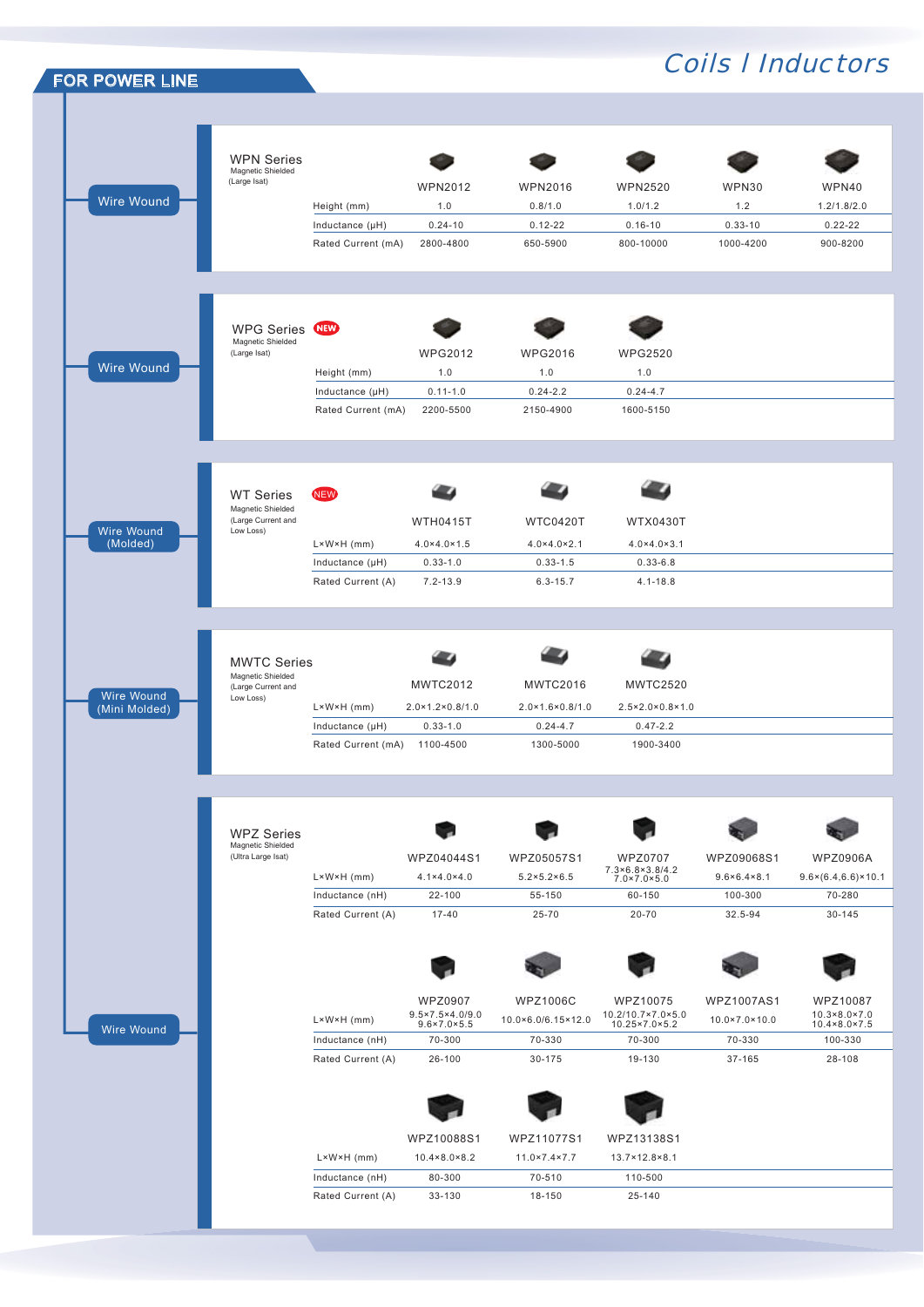| <b>TRANSFORMER</b>               |                       |                                                  |                                 |                                   |                          |                                   |                                | <b>Coils   Inductors</b>    |                          |
|----------------------------------|-----------------------|--------------------------------------------------|---------------------------------|-----------------------------------|--------------------------|-----------------------------------|--------------------------------|-----------------------------|--------------------------|
|                                  | <b>TPP Series</b>     | Customized                                       |                                 |                                   |                          |                                   |                                |                             | <b>NEW</b>               |
|                                  |                       |                                                  | TPPED14                         | TPPED21                           | TPPEE21                  | TPPED18                           | TPPER20                        | TPPER25                     | TPPED22                  |
|                                  |                       | <b>Dimensions</b>                                |                                 |                                   |                          |                                   |                                |                             |                          |
| <b>PCB Planar</b><br>Transformer |                       | $L \times W \times H$ (mm)                       | $14 \times 24 \times 8.0$       | $21 \times 31 \times 10$          | $21 \times 65 \times 13$ | $20 \times 25 \times 13$          | $21 \times 30 \times 9$        | $26 \times 33 \times 10$    | $24 \times 26 \times 13$ |
|                                  |                       | Power (W), Ref.                                  | 15                              | 45                                | 500                      | 18                                | 30                             | 65                          | 25                       |
|                                  |                       | Application                                      | AC-DC,                          | AC-DC,                            | Flyback,                 | AC-DC,                            | AC-DC,                         | AC-DC,                      | AC-DC,                   |
|                                  |                       |                                                  | <b>PD</b>                       | PD                                | Lighting                 | PD                                | PD                             | PD                          | PD                       |
|                                  |                       |                                                  |                                 |                                   |                          |                                   |                                |                             |                          |
| Winding<br><b>Transformer</b>    | <b>TWS/TWP Series</b> | Customized<br><b>Dimensions</b>                  |                                 |                                   |                          |                                   |                                |                             |                          |
|                                  |                       | $L \times W \times H$ (mm)<br>Power (W), Ref.    | $8.0 \times 7.0 \times 10$<br>3 | $10 \times 10 \times 11$<br>5     |                          | $16 \times 13 \times 11$<br>10    | $18 \times 14 \times 13$<br>15 | 26.5×21×12 26.5×21×16<br>20 | 20                       |
|                                  |                       | Application                                      | xDSL, PoE                       | xDSL,PoE                          |                          | xDSL, PoE                         | xDSL,PoE                       | AC-DC                       | AC-DC                    |
|                                  |                       |                                                  |                                 |                                   |                          |                                   |                                |                             |                          |
|                                  | <b>RTSB/TW Series</b> | Customized                                       | Ring Core Transformer           | Pulse Transformer<br>NEW          | <b>NEW</b>               | <b>Current Transformer</b>        |                                |                             |                          |
| <b>Other Types</b>               |                       |                                                  | <b>RTSB</b>                     | <b>TWSHI</b>                      |                          | TWPEP05                           |                                |                             |                          |
|                                  |                       | Dimensions L×W×H (mm)7 × 4 ×3<br>Power (W), Ref. | $<$ 3                           | $4.6 \times 3.2 \times 3.5$<br>30 |                          | $7.0 \times 4.5 \times 5.5$<br>30 |                                |                             |                          |
|                                  |                       | Application                                      | DC-DC                           | <b>RJ45</b>                       |                          | AD-DC                             |                                |                             |                          |
|                                  |                       |                                                  |                                 |                                   |                          |                                   |                                |                             |                          |

### WIRELESS CHARGING

| <b>MQF Series</b><br>Ferrite Sheet    | Customized                      | <b>MQF</b>                         |  |
|---------------------------------------|---------------------------------|------------------------------------|--|
|                                       | Ferrite Sheet Thickness (mm)    | 0.08/0.10/0.12/0.14/0.24/0.34/0.44 |  |
|                                       | Application Freq. (MHz)         | $0.1 - 6.78$                       |  |
|                                       | Magnetic Permeability (u')      | 150±15%/650±20%                    |  |
|                                       | Magnetic Permeability (u")      | 5/15 Max.                          |  |
| <b>Sheet</b>                          |                                 |                                    |  |
| <b>MQN Series</b><br>Nano Crystalline | Customized                      | <b>MQN</b>                         |  |
| Sheet                                 | Nano Crystalline Thickness (mm) | 0.02                               |  |
|                                       | Application Freq. (MHz)         | $0.1 - 0.2$                        |  |
|                                       | Magnetic Permeability (u')      | 500±10%~1000±20%                   |  |
|                                       | Magnetic Permeability (u")      | 40/50/70/100                       |  |

### NFC PRODUCT

| <b>Sheet</b> | <b>FS/DC Series</b><br>Ferrite Sheet | Customized<br>Thickness (mm)<br>Application Freq. (MHz)<br>Magnetic Permeability (u')<br>Magnetic Permeability (u") | <b>Contract of the Contract of the Contract of the Contract of the Contract of the Contract of The Contract of The Contract of The Contract of The Contract of The Contract of The Contract of The Contract of The Contract of T</b><br>FS/DC<br>0.04/0.06/0.08/0.10/0.12/0.14/0.19/0.30/0.40/0.50<br>13.56<br>135/150/160<br>5 |  |
|--------------|--------------------------------------|---------------------------------------------------------------------------------------------------------------------|---------------------------------------------------------------------------------------------------------------------------------------------------------------------------------------------------------------------------------------------------------------------------------------------------------------------------------|--|
| Antenna      | Ferrite Flexible<br>Antenna          | MNFA-WFB Series Customized<br>Thickness (mm)<br>Application Freq. (MHz)                                             | , o<br><b>MNFA</b><br>$0.12 - 0.3$<br>13.56                                                                                                                                                                                                                                                                                     |  |